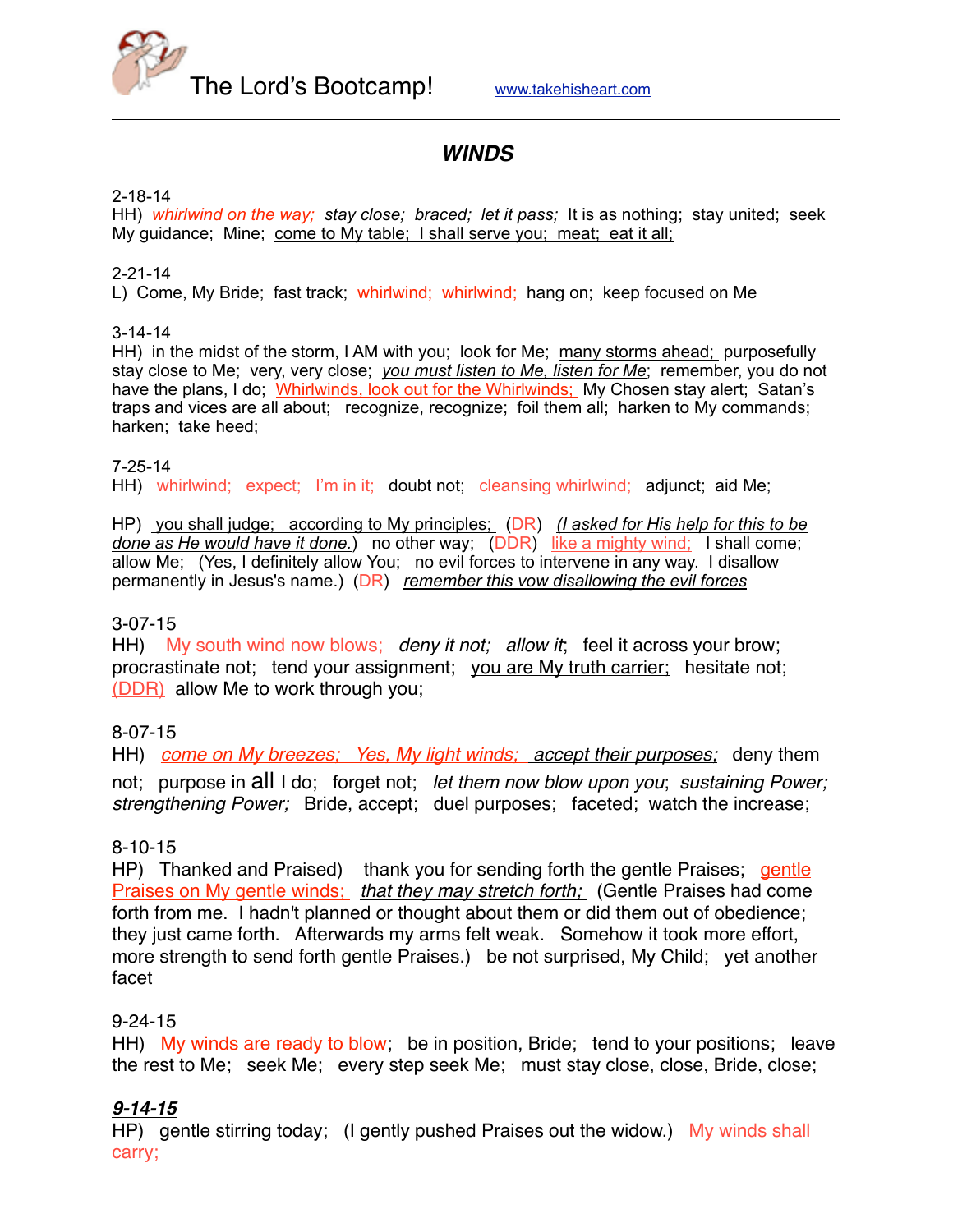## 4-29-16

L) My winds are blowing, My winds are blowing; be ye in My winds; My winds, My winds allow them to blow upon you, My Chosen; *accept their purposes;* their purposes and facets of each

HH) come forth; My words are like an incinerator; may they ever burn as fire within; Holy fire; understand; many facets; let them burn out all that is not of Me; this facet must be; all of it; purging fire, purging fire, purging fire; let My winds stoke;

## 11-09-15

HH) yes, come in with My winds; cherish progress made; allow its increase;

## 2-26-16

L) sequester, My Chosen; sequester with Me; rejuvenate with Me; with Me and My hosts; *rejuvenation come forth; call it; call it*; mighty, mighty winds; on the wings of mighty winds**;** receive;

HP) *watch the rejuvenation take place;* expect, receive; watch all it facets; do as I say

# 4-21-16

HH) the Winds of My Spirit; pay attention to the Winds of My Spirit; they are blowing; *from the East, from the East, from the East;* (Deep Purple Red) yes, blended colors; Power and Strength; to overcome by; fear not, fear not, fear not; My Chosen must fear not; be not taken aback; your feet in My solid ground; remember; stand firm; My Power and Strength avails; silence; *blood is not on your hands; blood is not on your hands;* My conquerors, My conquerors; you are Mighty conquerors for Me; My hosts rejoice; I rejoice; absorb

# 5-01-16

HH) notice My Winds; *strong winds, gentle breezes*; purpose in all; watch My Winds; revelations coming; ready to grasp, Child; let them not pass you by; *battering winds to fight the enemy;* be ready to direct; again, careful sharing; there must be no careless directing of My Winds; now ponder, absorb and go

# 8-30-16

HH) sit; magnify; yes, My winds are blowing; pay attention to My winds; allow them in your midst; (did; By the PMGT & ANJ I allowed the winds of Almighty God to blow in my midst and to be magnified as He wills.) so be it; *the winds shall blow across the Prairies of Kansas; watch, watch, watch; expecting;* I agree, be it so; welcome My winds; welcome My winds; welcome My winds; (did; I said. "You most holy welcome winds of Almighty God, You most holy welcome winds of Almighty God, You most holy welcome winds of Almighty God, now blow upon these Prairies.) that's enough

## 9-01-16

HH) *My winds are blowing, My winds are blowing;* hinder them not; *stay within My breezes; allow them, allow their purposes;* (I realized I was singing Hallelujahs. Then I was seeing the words as I sang and they were bordered in red.)